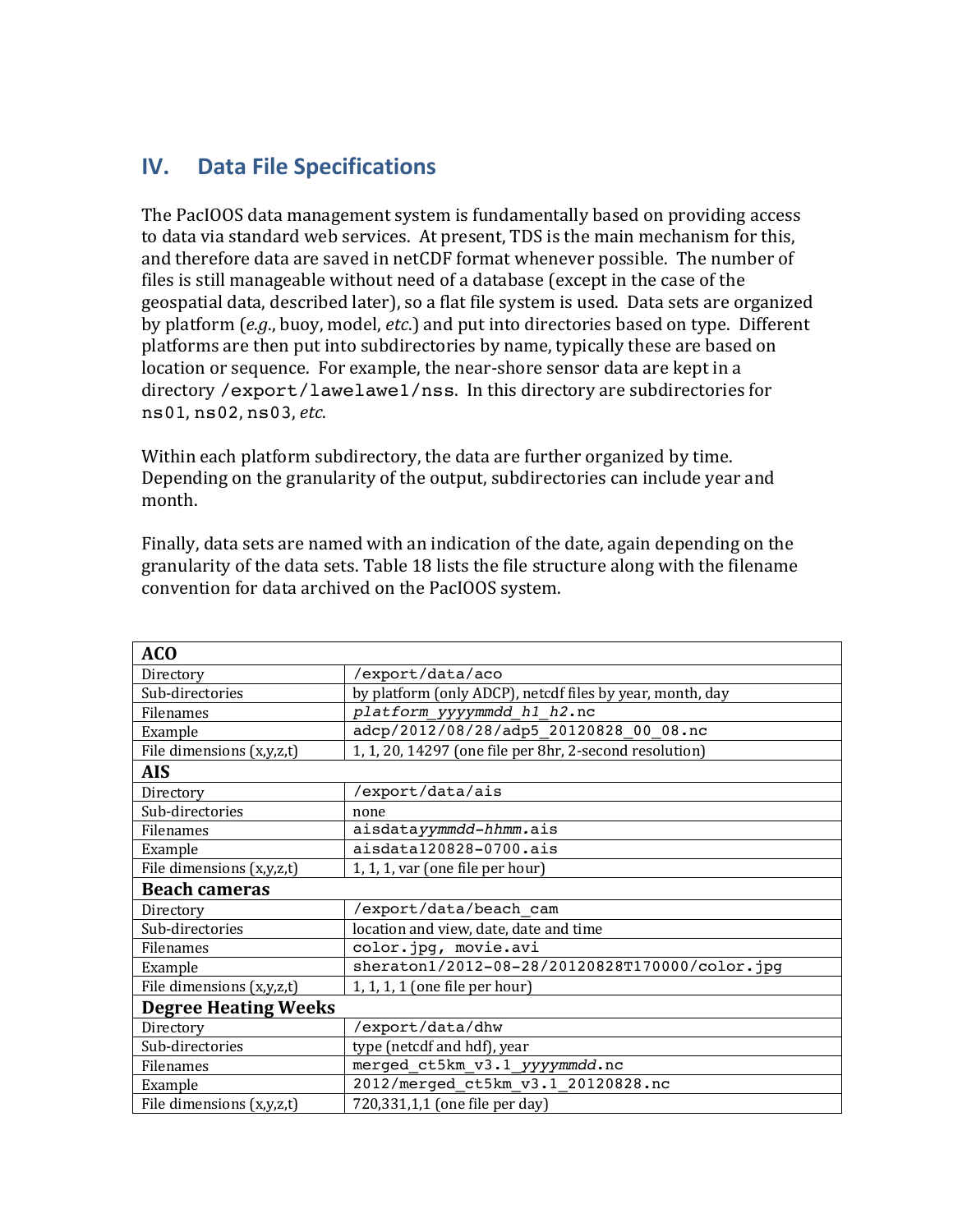| <b>Gliders</b>             |                                                                             |
|----------------------------|-----------------------------------------------------------------------------|
| Directory                  | /export/data/glider                                                         |
| Sub-directories            | glider number and mission number                                            |
| Filenames                  | pnnnmmmm.nc                                                                 |
| Example                    | sg139_7/p1390749.nc                                                         |
| File dimensions (x,y,z,t)  | 1, 1, various, various (one file dive cycle; single up and down)            |
| <b>HF Radios</b>           |                                                                             |
| Directory                  | /export/data/hfr                                                            |
| Sub-directories            | site name, year, month                                                      |
| Filenames                  | RDL SSS yyyy ddd HHMM.nc                                                    |
| Example                    | kok netcdf/2012/08/RDL kok 2012 240 2300.nc                                 |
| File dimensions (x,y,z,t)  | 76, various, 1,1 (actually range, bearing for single level and single time) |
| <b>Models</b>              |                                                                             |
| Directory                  | /export/data/model                                                          |
| Sub-directories            | discipline, model type, grid                                                |
| Filenames                  | grid yyyymmdd.nc                                                            |
| Example                    | ore/ww3/Hawaii/ww3hawaii_20120828.nc                                        |
| File dimensions (x,y,z,t)  | completely variable                                                         |
| <b>Near-shore sensors</b>  |                                                                             |
| Directory                  | /export/data/nss                                                            |
| Sub-directories            | by platform, raw and netcdf data by year                                    |
| Filenames                  | platform year month day.nc                                                  |
| Example                    | ns01/netcdf data 2010/ns01 2010 08 28.nc                                    |
| File dimensions (x,y,z,t)  | 1,1,1,360 (one file per day, 4-minute resolution)                           |
| <b>OrbComm AIS</b>         |                                                                             |
| Directory                  | /export/data/orbcomm_ais                                                    |
| Sub-directories            | glider number and mission number                                            |
| Filenames                  | pnnnmmmm.nc                                                                 |
| Example                    | sg139 7/p1390749.nc                                                         |
| File dimensions (x,y,z,t)  | 1, 1, 1, various (one file contains all broadcasts for the month)           |
| Tide gauge                 |                                                                             |
| Directory                  | /export/data/uhslc                                                          |
| Sub-directories            | time period,                                                                |
| Filenames                  | hnnn.nc, dnnn.nc, mnnn.nc                                                   |
| Example                    | fast_monthly/m400.nc                                                        |
| File dimensions (x,y,z,t)  | 1, 1, 1, various (depends on hourly, daily or monthly and location)         |
| <b>Water quality buovs</b> |                                                                             |
| Directory                  | /export/data/wqb                                                            |
| Sub-directories            | by platform, raw and netcdf data by year                                    |
| Filenames                  | platform year month day.nc                                                  |
| Example                    | wqbaw/netcdf_data_2010/wqbaw_2010_08_28.nc                                  |
| File dimensions (x,y,z,t)  | 1,1,1,72 (one file per day, 20-minute resolution)                           |

Table 18. Summary of data files on local PacIOOS server machine.

PacIOOS attempts to make each file in netCDF format whenever possible. In addition to this format, every attempt is made to use Climate Forecast  $(CF)$ conventions for variable names and units. At present, the only data sets that are created by the DMG are those from the near-shore sensors and water quality buoys. Glider output comes directly from the piloting software (in netCDF); models supply output in native netCDF; HFR data are sent via Matlab binary and converted; all